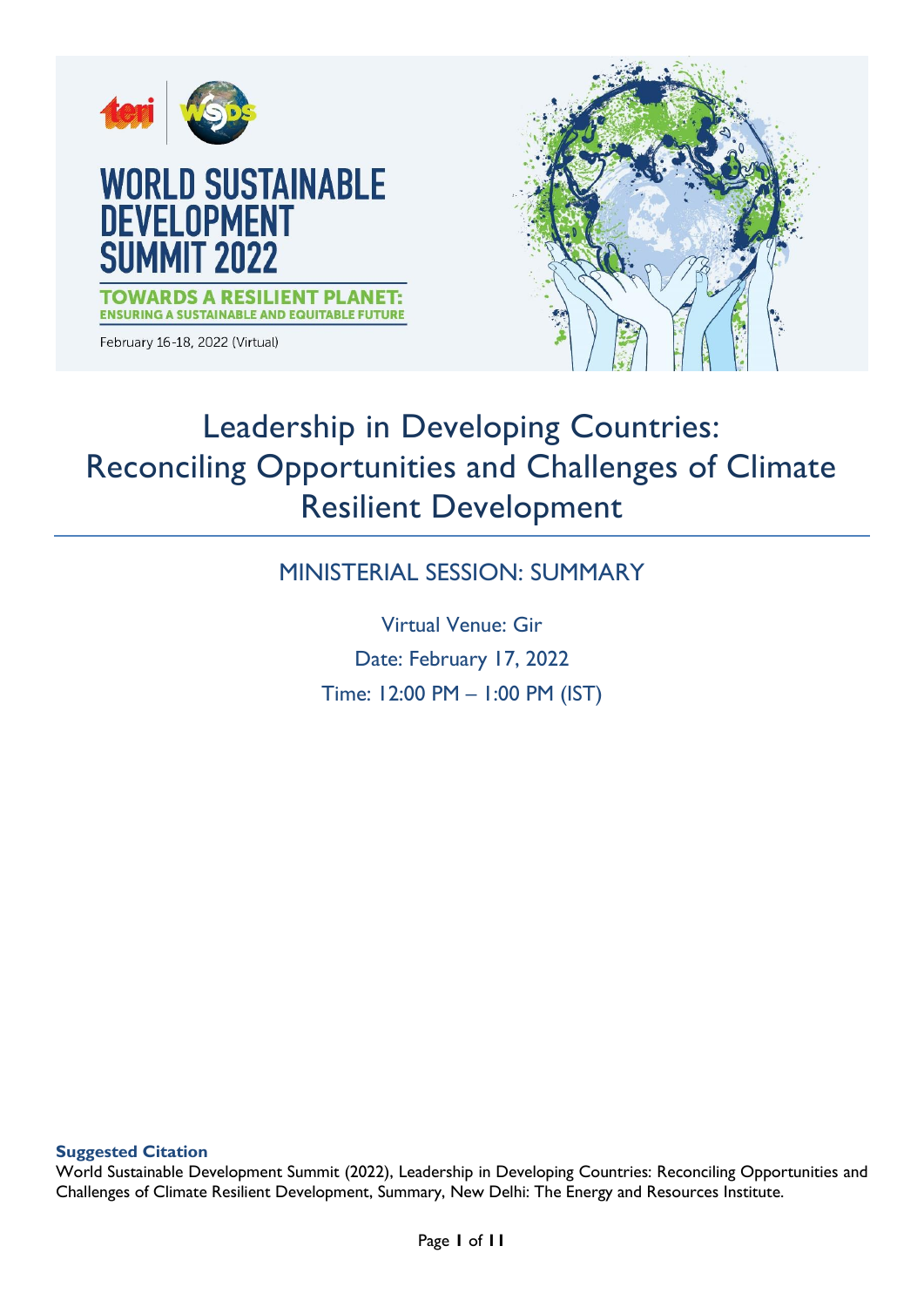## **Ministerial Session**

### **About the Session**

In developing countries, livelihoods and socioeconomic activities depend on climate- sensitive sectors. Thus, developing countries are vulnerable to climate variability. Climate vulnerability coupled with poverty and increasing inequalities makes interventions important despite the challenges. Effects of climate change led to decelerating development and less developed regions tend to have a weaker adaptive capacity and are more prone to climate impacts, thus leading to a vicious cycle. To ensure a climate- resilient development, it is crucial to consider issues that are complex, interconnected, and require interventions at the temporal and spatial levels. International cooperation is an important link to provide critical support to partner countries in the form of finance, technical know-how, as well as capacity building. The public and private sectors, civil society organisations, communities and households all play important roles in addressing these challenges to achieve climate-resilient development that benefits the most vulnerable. Developing countries require urgent access to long-term, affordable finance to implement climate-resilient recovery measures. This session aimed to discuss major opportunities and challenges faced by developing countries in taking systemic and multi-stakeholder approaches to mainstream resilience into development planning.

### **Speakers**

#### **Moderator**

Dr Prodipto Ghosh, Distinguished Fellow, The Energy and Resources Institute

#### **Ministerial Addresses**

- Dr Yasmine Fouad, Hon'ble Minister, Ministry of Environment, Egypt
- Ms Khadeeja Naseem, Hon'ble Minister of State for Environment, Climate Change and Technology, Maldives
- Ms Mariam bint Mohammed Saeed Hareb Almheiri, Hon'ble Minister, Ministry of Climate Change and Environment, United Arab Emirates

#### **Special Addresses**

- Mr Seydou Bari Sidibe, Advisor to the Minister of Environment and Sustainable Development of the Republic of Guinea
- Dr Junaid Kamal Ahmad, India Country Director, The World Bank
- Mr Kamal Kishore, Member Secretary, National Disaster Management Authority

#### **Disclaimer**

The text of the addresses is based on auto-generated transcript from YouTube. Minor edits were made on grammar and spelling. The address by Mr Seydou Bari Sidibe was translated from French to English. The exact wording of the discussions and all addresses can be accessed from YouTube video: https://youtu.be/mlt0PSZ8GrA.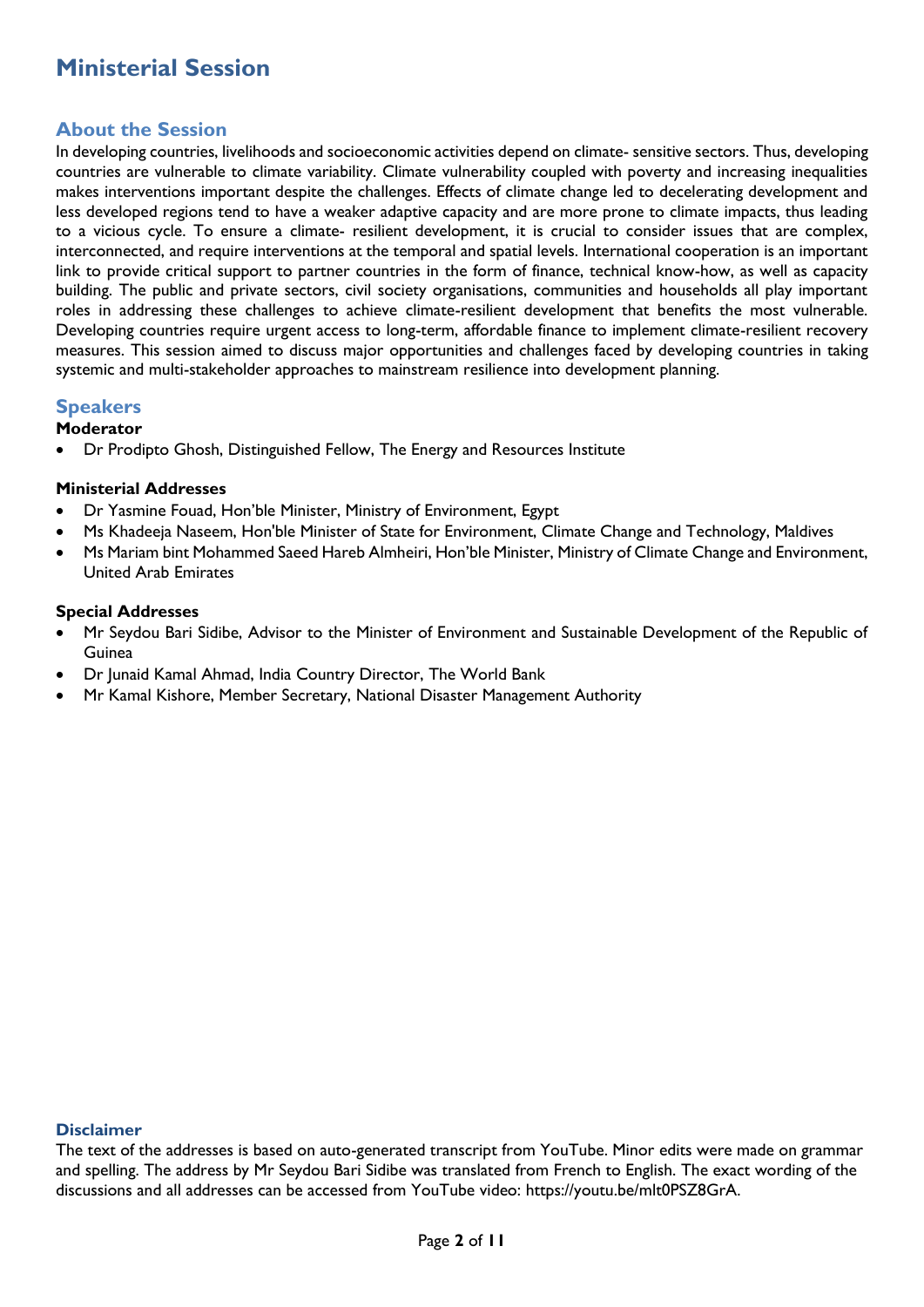# **Actionable Messages**

**Message 1:** People need to be put at the centre of any discussion on climate resilience. To better understand how climate is going to impact societies and communities locally, there is a need to collect granular data and undertake more micro-level analyses. Climate science should be de-jargonised and made more relatable to people so that the science is better connected to society.

**Message 2:** Mind-set change and mainstreaming across the board is very important. A very important first step, in terms of national climate action, is to institutionalize the process at the highest political level. As highlighted in the Egyptian case, their National Climate Change Council, is led by the Prime Minister, which helps in mainstreaming climate change in the development processes and programmes. Egypt also factored the 'environmental sustainability criteria' in the national budget along with measures for greening the national budget. As a measure for mainstreaming sustainable development, the country aims to reach 50% of the government funded projects to be green projects by 2024 and 100% of the government national projects to be green projects by 2030.

**Message 3**: Even though all countries have set common objectives, the path towards sustainable development should not be a matter of literally copying and pasting, but emulating it based on each country's context and circumstances. Taking into account our cultures and diversity will enable decision-makers to take effective and sustainable development actions.

**Message 4:** Developing countries would like to access 'new additional finance' along with appropriate technology for both mitigation and adaptation to climate change so as to enhance the national capacities to fulfil the requirements of the UNFCCC and associated Paris Agreement. Climate finance should represent a progression beyond previous efforts and be scaled up with concrete steps to meet the new collective quantified goal on climate finance from the floor of the hundred billion per year, and taking into account which is very important the needs and the priorities of the developing countries.

**Message 5:** For long-term finance and the new collective quantified goal on climate finance, the momentum seen at Glasgow has to be maintained, including the establishment of the ad-hoc working group and the high-level ministerial dialogues from 2022 to 2024.

**Message 6:** Science-based adaptation and resilience action should be at the centre of our collective response to climate change particularly to protect those in vulnerable developing countries. The urgent call to ramp up adaptation action has been outlined by the Glasgow–Sharm el-Sheikh work programme on the global goal on adaptation on urging countries to establish robust systems for monitoring and evaluating adaptation actions specifically designed to address local challenges.

**Message 7:** It is going to be extremely important, that the COP dialogues change its narrative to investing in the development transitions of nations. The developing world is not looking at climate change from the perspectives of a projects, it is looking at development transitions along with ensuring social protection.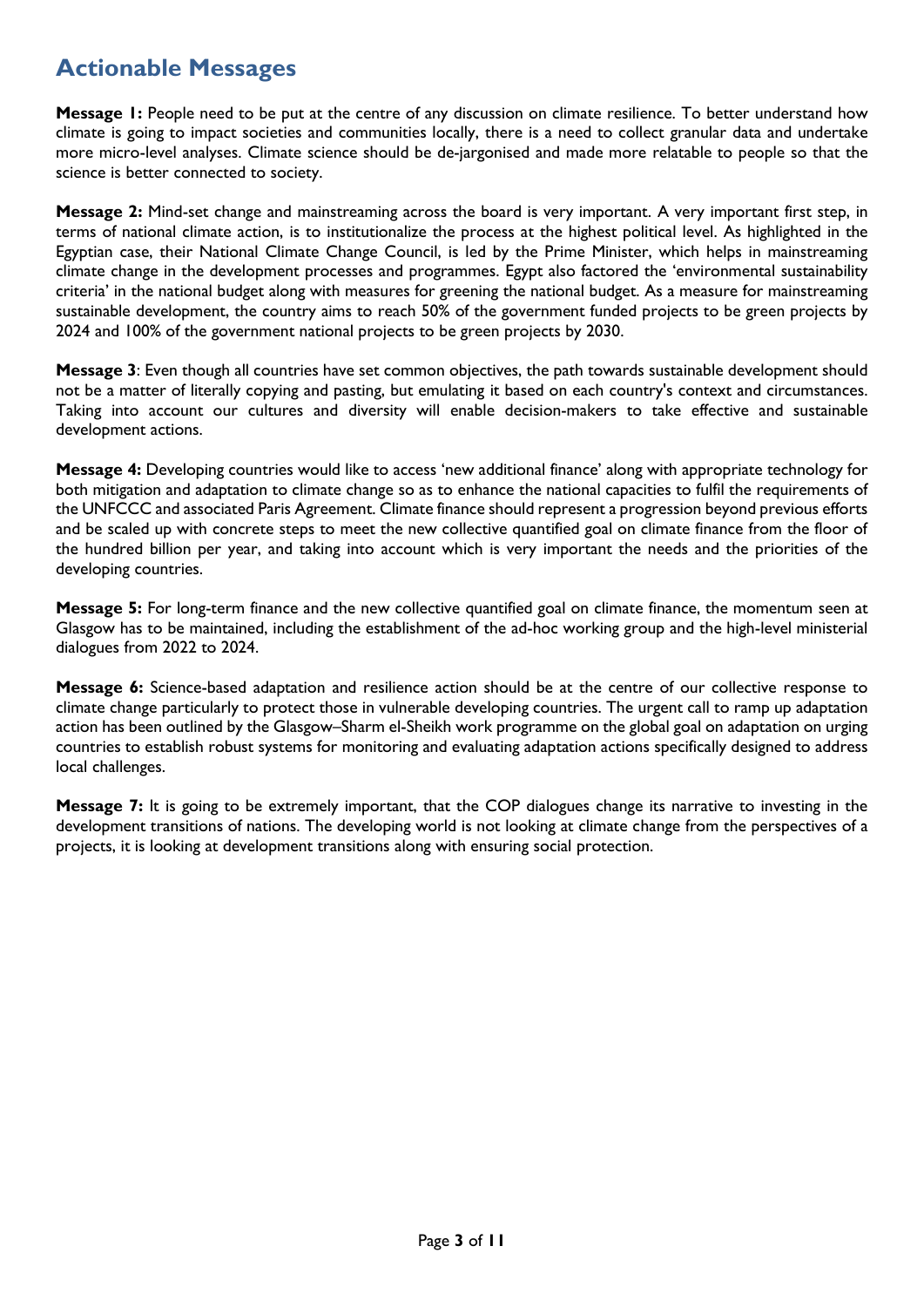# **Making Words Count @WSDS 2022**

**"**

The incremental investment costs globally of net zero have been estimated at more than 250 trillion US dollars, which is more than four times the current global GDP. This level of incremental investment will certainly impact economic growth in developing countries besides reducing both fiscal allocations and private investment in social infrastructure such as schools, hospitals, public health, water supply and sanitation.

#### *Dr Prodipto Ghosh, Distinguished Fellow, The Energy and Resources Institute*

#### **"**

We cannot say we want to mainstream climate change in the development processes actions and programmes at the national level, while we are not putting the head of the government at the heart of that part. We have put that in a National Climate Change Strategy up to 2050 with the pillars of mitigation, adaptation, finance, technology, but much more importantly, governance.

#### *Dr Yasmine Fouad, Hon'ble Minister, Ministry of Environment, Egypt*

#### **"**

Climate change cannot be limited to nations, its impacts extend beyond borders, beyond human exigencies that are minor in the face of what the planet asks us of today and therefore our response to this challenge must look beyond borders. We need to maintain the spirit of multilateral cooperation that characterize the price agreement especially as a lesson learned from the current pandemic.

*Ms Khadeeja Naseem,* 

#### *Hon'ble Minister of State for Environment, Climate Change and Technology, Maldives*

### As the host of COP28, the UAE is committed to working closely with COP Presidencies to ensure climate action is progressing at the right pace. In this critical decade for climate we believe there is an enormous potential to build a better world for all through multilateralism.

#### *Ms Mariam bint Mohammed Saeed Hareb Almheiri, Hon'ble Minister, Ministry of Climate Change and Environment, United Arab Emirates*

#### **"**

**"**

It is the responsibility of decision-makers at all levels to ensure that the future of future generations is not compromised or mortgaged by frivolous political decisions that do not take into account the fundamental dimensions of sustainable development. It is an opportunity for us to develop without harming the nature.

#### *Mr Seydou Bari Sidibe,*

### *Advisor to the Minister of Environment and Sustainable Development of the Republic of Guinea*

**"**

Social protection is the foundation which will help us brace for change that is yet to come. It will protect our poor, but it will also protect the human capital of our workers going forward. Because of the pandemic, India has made a tectonic shift in the way it is giving social protection.

#### *Dr Junaid Kamal Ahmad India Country Director, The World Bank*

**"**

Let us put people at the centre. Our experience is that wherever resilience building efforts have succeeded they have not happened just because of government policies, or international frameworks. They have happened because there has been a mass movement and people's participation.

> *Mr Kamal Kishore, Member Secretary, National Disaster Management Authority*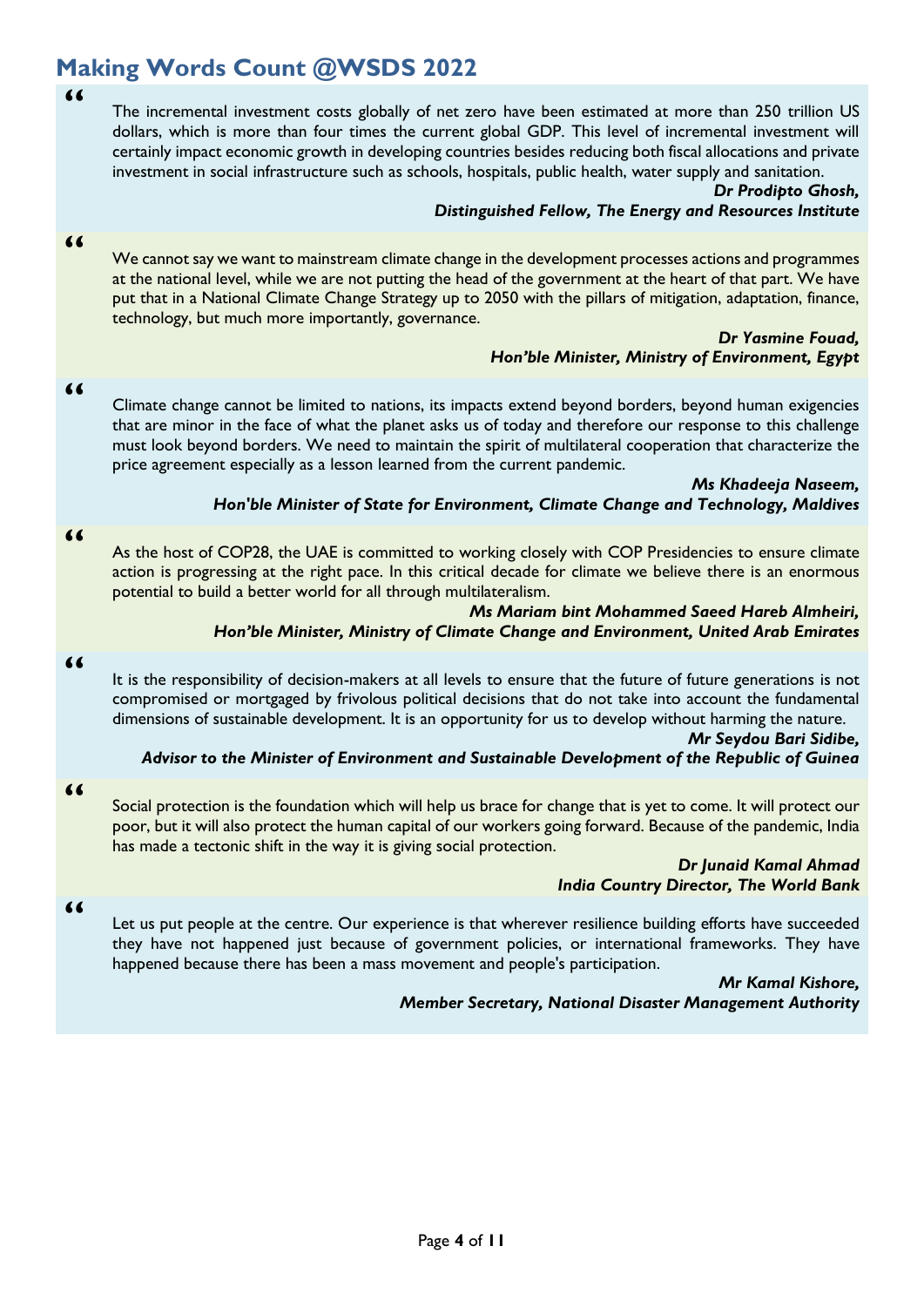## **Narrative**

#### **Moderator**

#### *Dr Prodipto Ghosh, Distinguished Fellow, TERI*

We have balanced gender representation from women in the ministerial among the ministerial speakers. The past year, the world has witnessed some apocalyptic events of climate disasters. We had the unprecedented wildfires in California; we had floods which were more extensive and created more damage than in any recorded history in Germany as well as in China and in India, and of course, there were several other extreme weather events all over the globe. However, in the past couple of months, several other events have drawn our attention to the nature of the challenges that have to be overcome as we move to a climate resilient planet. I would like to draw on three developments.

First, fossil fuel prices, i.e., coal, oil, natural gas, have skyrocketed impacting economic recovery from the COVID-19 pandemic and causing distress to the poor. This is attributed to a mismatch between the scaling down of fossil fuel investments and the scaling up of clean energy investments leading an energy gap which the market has resolved to higher prices.

Second, in our immediate neighbourhood, in Sri Lanka, a planned rapid move to natural farming has resulted in major shortfalls in food output, depressed farmers' incomes and adversely impacted the fiscal situation as the government has sought to compensate the farmers.

Third, in a recently released study by a well-known consulting firm relying on a well-known global climate linked economic model, the incremental investment costs globally of net zero have been estimated at more than 250 trillion US dollars, which is more than four times the current global GDP. This level of incremental investment will certainly impact economic growth in developing countries besides reducing both fiscal allocations and private investment in social infrastructure, schools, hospitals, public health, water supply, sanitation and so on and thereby render the task of poverty eradication much more difficult.

Clearly, the reconciliation of development needs and climate resilience is a huge policy challenge for all developing countries and calls for enlightened leadership of a very high order. Ministers were closely concerned with such difficult policy challenges. Their countries represent the microcosm of all developing countries. From a small island developing state which faces the existential threat of sea level rise, the Maldives to a country whose millennia old civilization has been critically dependent on a single major freshwater resource which may be threatened by climate change, the Nile that is Egypt, to a country whose economy has been largely dependent on exports of oil which would be adversely impacted by GHG mitigation worldwide and must accordingly rapidly diversify its economy i.e. the UAE.

We are also privileged to have with us three other distinguished speakers; one from the Republic of Guinea, which is a significant oil exporter and also faces the prospect of fallen exports on account of global decarbonisation. The World Bank which has embarked on major initiatives to assist developing countries with both decarbonisation and adaptation and from India's National Disaster Management Authority, which in less than two decades of existence has demonstrated great capabilities both in anticipating challenges of climate related disasters and organizing relief and rehabilitation.

#### **Ministerial Address**

#### *Dr Yasmine Fouad, Hon'ble Minister, Ministry of Environment, Egypt*

Thank you very much! Good morning everyone. It is really a pleasure to be participating in the panel today at the road to COP27 where the world is really facing the adverse impact of climate change, especially the price that should be paid by developing countries. Developing countries face various challenges due to the increase of the vulnerability to climate change impact. With reduced adaptive capacity to allow communities to be more resilient to such impacts, accessibility to the means of implementation, especially climate finance from public sources is a cornerstone in facing those challenges.

Developing countries would like to access 'new additional finance' along with appropriate technology for both mitigation and adaptation to climate change so as to enhance the national capacities to fulfil the requirements of the UNFCCC and associated Paris Agreement. As Egypt is the COP27 President, in the ongoing road to COP27, Egypt will build on what has been successfully achieved in Glasgow, continue the political momentum to achieve a balanced progress in all negotiation tracks, completing the remaining works and the mandate on different agenda as well as ensuring inclusivity and openness to all parties and observers. Egypt considers this phase as the implementation phase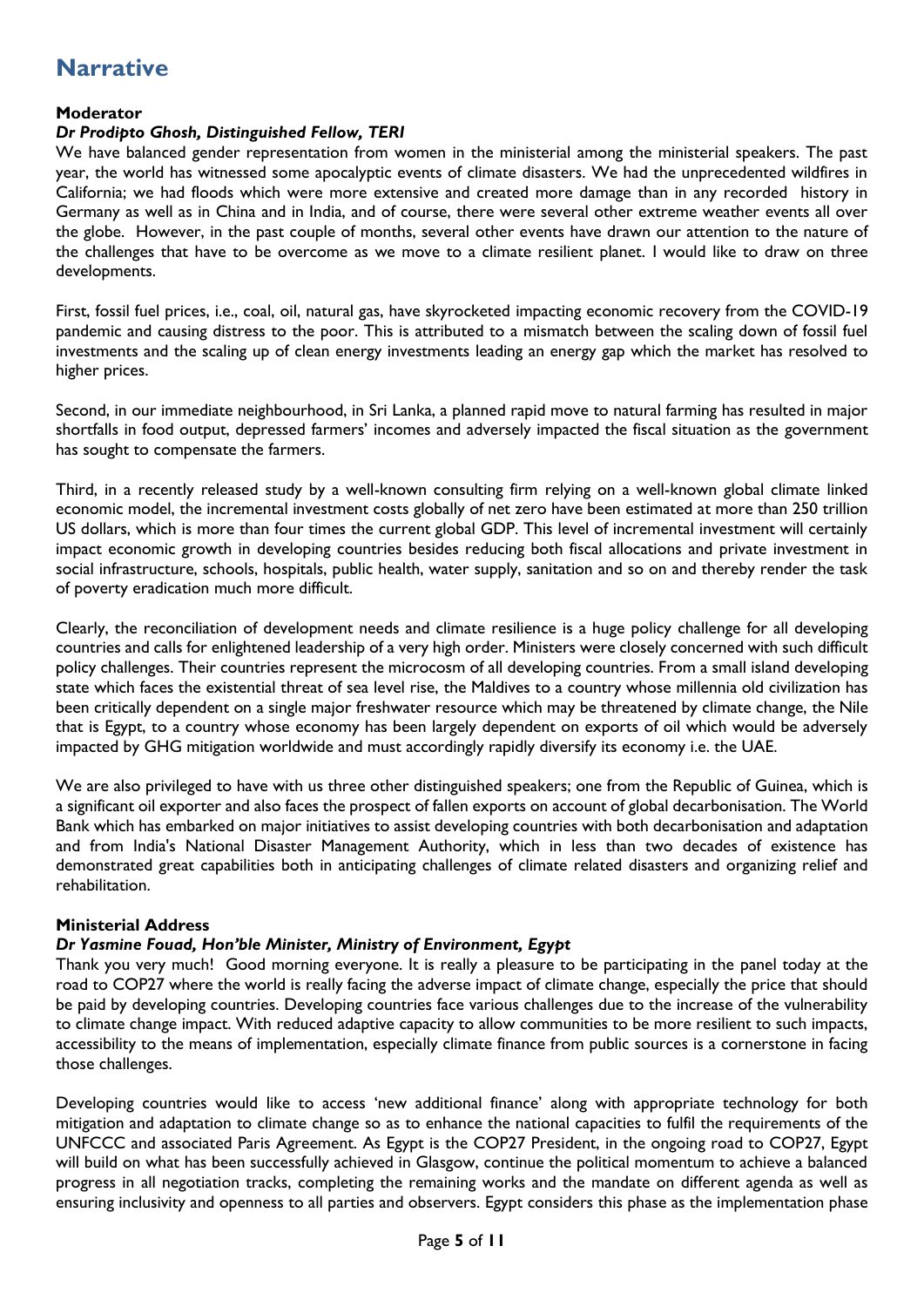since we have almost finished the Paris rulebook and we should now focus on how to implement it and accelerate accessing to the means of implementation.

We have the work programme of Glasgow Sharm el-Sheikh, the work programme on the global goal on adaptation (GGA). It is indeed a key step on the right track to support adaptation but also it will depend on the next steps for implementation. The work programme should enable the full and sustained implementation of the Paris Agreement towards achieving the global goal on adaptation with a view to enhance adaptation in terms of both action and support. The work programme will touch upon the methodologies, indicators, data and metrics along with the needs and support needed for assessing the progress towards the global goal on adaptation. The work programme is going to feed in the global stocktake in terms of reviewing the overall progress made in achieving the global goal on adaptation.

As for the long-term finance and the new collective quantified goal on climate finance, there was an encouraging movement in Glasgow. The momentum on the new collective quantified goal on climate finance has to be maintained, along the remaining work including the establishment of the ad hoc working group and the high-level ministerial dialogues from 2022 to 2024. Climate finance should represent a progression beyond previous efforts and be scaled up with concrete steps to meet the new collective quantified goal on climate finance from the floor of the hundred billion per year, and taking into account which is very important the needs and the priorities of the developing countries. It is very important that also the case studies that could be further replicated and up scaled should be brought up to the road to COP27 in order to identify how these needs and best practices. We need also to understand what are the lessons learned. For more actions towards resilient communities, there is no time for a trial and error.

In Egypt, as a case study, we have been progressing significantly over the last few years on the national climate action. The first thing that is very important is to institutionalize the process at the highest level and at the political level. So we moved our National Council from Climate Change being anchored only at the level of the Ministry of Environment, to be anchored at the level of the cabinet, so we have the Prime Minister heading the National Climate Change Council. This really had made a huge difference at the national level. We cannot say we want to mainstream climate change in the development processes, actions and programmes at the national level, while we are not putting the head of the government at the heart of that part. Once we have done that, things had been moving very rapidly and progressively; we were able to go ahead with identifying our needs and our priorities.

We have put that in a National Climate Change Strategy up to 2050, with the pillars of mitigation, adaptation, finance, technology, but much more importantly, 'governance'. And that is why, I am saying that climate governance is really very important to set the road at the national level. National actions are an essential start. We were very bold within the pandemic to identify what we called 'environmental sustainability criteria' in our national budget. We started by ourselves before preaching to the private sector or the banking sector.

We have put in very strict measures for greening our national budget. We will reach 50% of the government funded projects to be green projects by 2024 and 100% of the government national projects to be green projects by 2030 aligning to our national strategy for sustainable development. But we moved further into allowing more private sector investment when we announced the first green bonds in North Africa and the Middle East with 750 million US Dollars and when we focused on the projects we focused on the projects that would keep the balance between mitigation and adaptation, the transport projects and the treated wastewater.

It is also important within the package of discussing resilience and adaptation at the national and at the regional level, not only to identify and negotiate global goals, but it is important to move from having strategies on adaptation to action plans and how can we make more investment and bankable projects on adaptation. It is a key challenge for the developing countries, regardless of all the success stories that we have involving local communities, on how to have large-scale adaptation projects that can be investable and bankable.

#### **Ministerial Address**

*Ms Khadeeja Naseem, Hon'ble Minister of State for Environment, Climate Change and Technology, Maldives* Thank you and good afternoon, Excellencies, ladies and gentlemen. Maldives is one of the lowest lying countries in the world. 80% of our islands are just a meter above sea level, making us extremely vulnerable to rising sea levels. Already, 90% of our islands report flooding, 97% reports shoreline erosion, and 64% reports severe erosion, and nearly 50% of all our housing infrastructures are just within 100 meters from the coastline. Only a few of these can withstand tidal floods, let alone a bigger event like the tsunami. As a result, some of these extreme events have caused relocation of entire populations in some of our islands, negatively impacting socio-economic well-being of our communities. Hence climate change is our biggest existential threat with far-reaching consequences.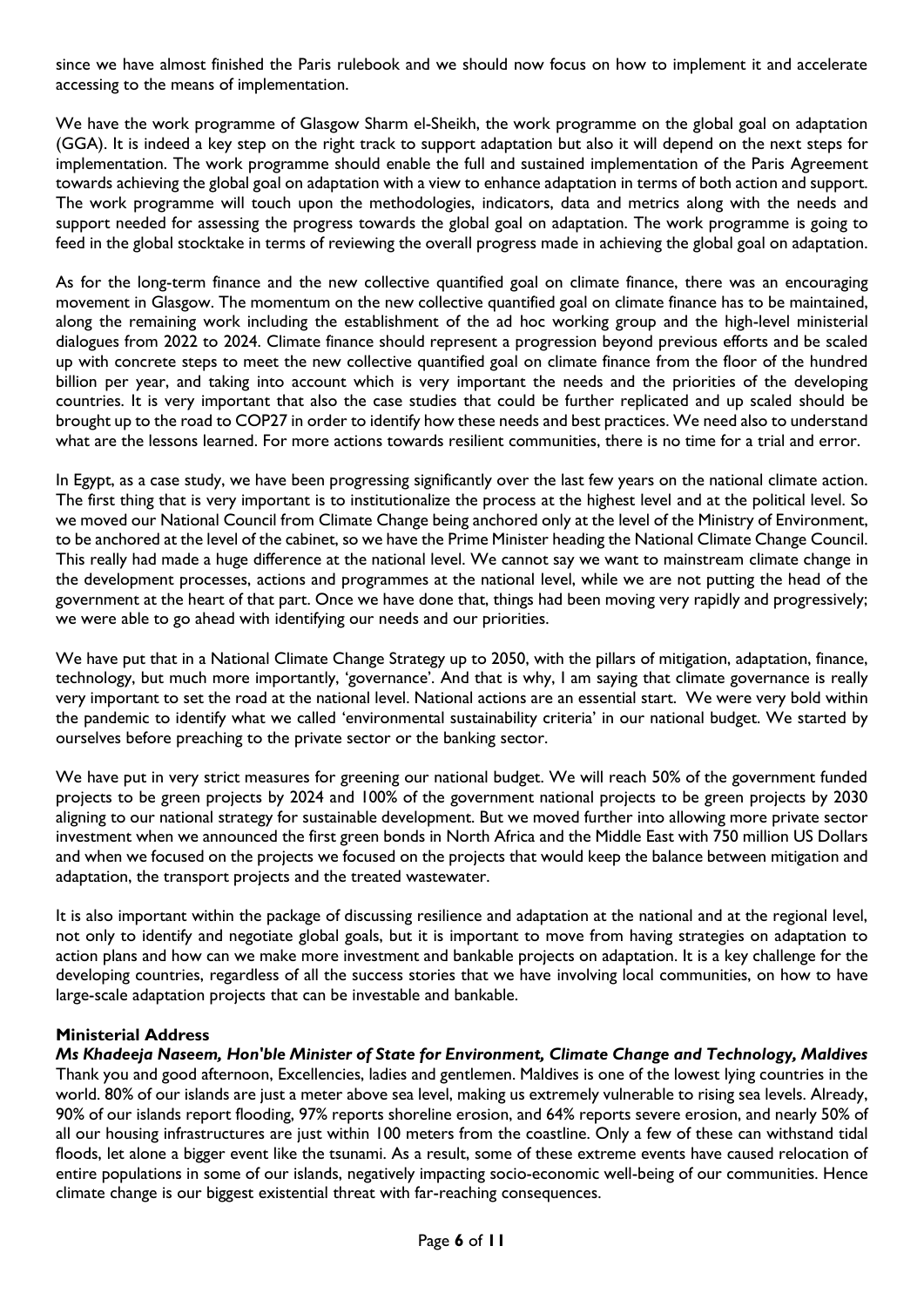Excellencies, the latest report of the Intergovernmental Panel on Climate Change has further underlined the urgency of taking global actions to address climate change and deal with its adverse impacts. It further elaborates that without urgent and large-scale reductions in greenhouse gas emissions, it will be impossible to limit the global temperature goal at 1.5 degrees Celsius or even 2 degrees Celsius. By 2050, it is expected that up to 90% of our coral reefs will die due to climate change, and for survival, the global temperature has to be kept at 1.5 degrees Celsius. Our economy thrives on our environment and resources; fisheries and tourism are the backbone of our economy and our beautiful beaches, our coral reefs and our underwater ecosystems are key to tourism. Agriculture also plays a critical part in the livelihoods of our people. In addition, the COVID-19 pandemic has exacerbated our economy's exposure to external shocks and these threats are further weakening our capacity and ability to build resilience and achieve sustainable development.

Maldives is notably one of the hardest hit countries in the world by this crisis in terms of its impact on the GDP. Therefore, this pandemic has been a stark reminder of our vulnerabilities and provided us with an immense opportunity to improve and reimagine our public policy and development planning to ensure that we build back better for both our planet and our people. Till date, Maldives has protected 13% of our coral reefs and we are committed to protecting 20% of our oceans by 2030. We are also phasing out single-use plastics by 2023 and currently we have 73 protected areas and we are home to three UNESCO biosphere reserves. We also have pledged to be net zero by 2030, provided we get the immense support required from our development partners. So the Maldives is taking very bold steps.

We also firmly believe that implementation of climate action can only be achieved by the provision of adequate, predictable and sustainable financing from developed countries to developing countries. For the large part it is recognized there has been a heavy focus of financing for mitigation aspects in developing countries. Mitigation is very important and a significant pillar in addressing climate change. However, Maldives and other states have constantly been calling for the fulfilment of obligations under the UNFCCC and the Paris Agreement and we seek a balance in both mitigation and adaptation financing. We are also actively advocating for grant-based finance for adaptation related measures. Addressing climate change also requires building and retention of human resources and institutional capacity. Hence, Maldives is advocating for building local capacity in those areas as well.

Climate change cannot be limited to nations, its impacts extend beyond borders, beyond human exigencies that are minor in the face of what the planet asks us of today, and therefore our response to this challenge must look beyond borders. We need to maintain the spirit of multilateral cooperation that characterize, especially as a lesson learned from the current pandemic. In this regard, I am indeed pleased to note our Minister's leadership role at COP26 last year for facilitating the ministerial consultations on the global goal and adaptation (GGA) which led to the Glasgow-Sharm el-Sheikh work programme on the GGA. I think this is a significant step towards establishing the global goal and adaptation outlined in the Paris Agreement and for us it is extremely vital to ensure that the GGA reflects our realities on the ground and addresses our most pressing adaptation needs. We have a long way to go. But I think this is a great starting point and we really look forward to the COP27 in Egypt where by the time we would have already had technical discussions towards the GGA goal.

Excellencies, on a concluding note, I would like to reiterate calls upon our development partners to take practical steps to support us in the creation of much needed fiscal and financial space to address climate change. I call upon the international community to step up in their efforts to raise ambition in climate finance. This is a matter of urgency for us. Let me once again convey my gratitude to the organizers for convening this dialogue and I look forward to the discussions that follow. Thank you!

#### **Ministerial Address**

#### *Ms Mariam bint Mohammed Saeed Hareb Almheiri, Hon'ble Minister, Ministry of Climate Change and Environment, United Arab Emirates*

Excellencies, ladies and gentlemen, I am pleased to address you today and I thank The Energy and Resources Institute for organizing this important event that addresses key challenges on our path to a resilient equitable world. As extreme weather events are becoming more intense and frequent than ever, impacting the lives and livelihoods of millions of people across regions, climate change adaptation is the need of the hour. Science-based adaptation action should be at the centre of our collective response to climate change particularly to protect those in vulnerable developing countries.

The urgent call to ramp up adaptation action has been outlined by the Glasgow–Sharm el-Sheikh work programme on the global goal on adaptation on urging countries to establish robust systems for monitoring and evaluating adaptation actions specifically designed to address local challenges. As a climate vulnerable country, the UAE is taking concrete measures to climate-proof its key sectors as part of its national climate change adaptation programme. We are also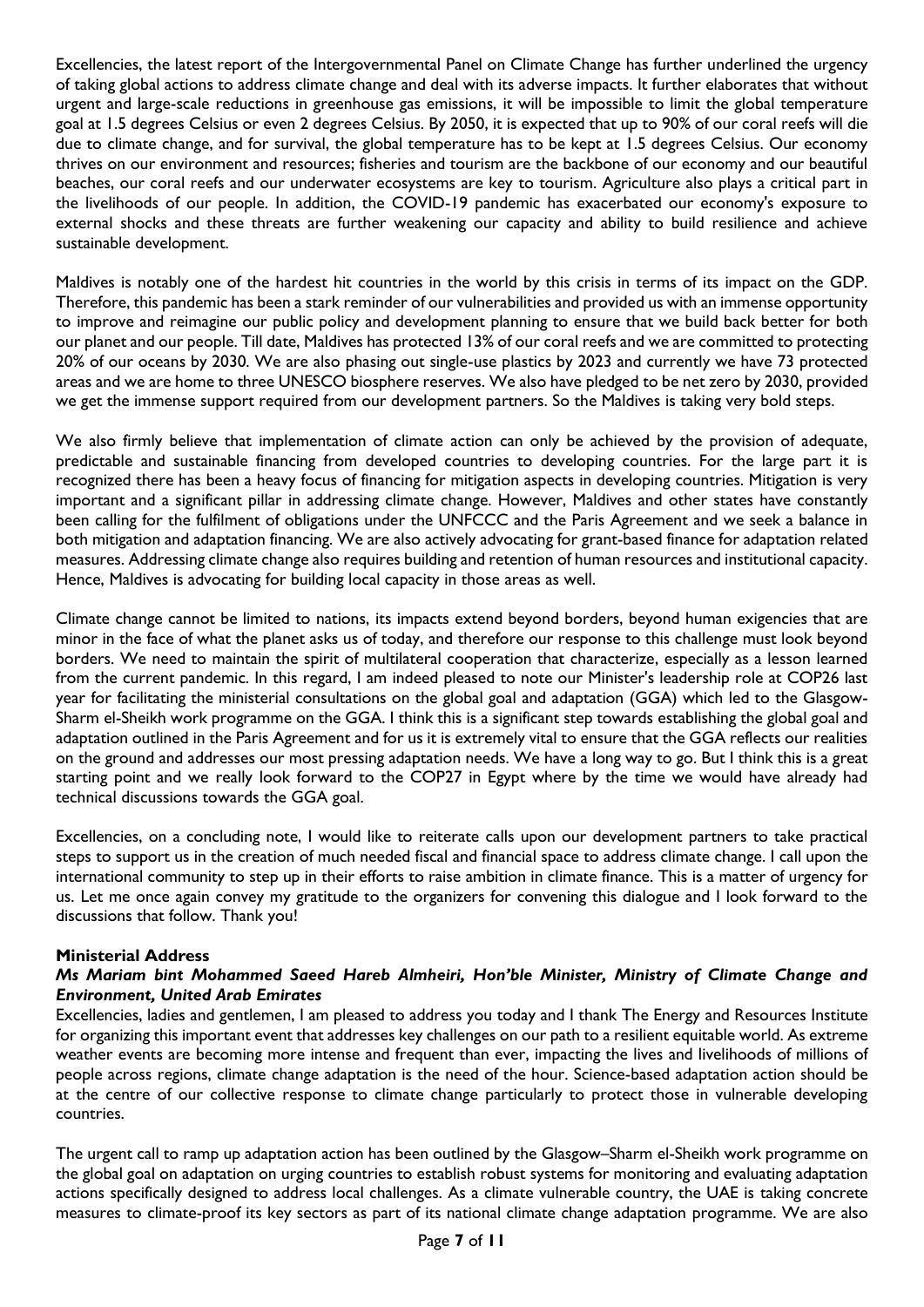committed to helping other countries reduce their emissions and increase their climate resilience. We have allocated USD 1 billion in aid and concessional loans for renewable ventures in over 50 partner countries especially small island developing states and least developed countries. We are also supporting island countries and building hurricaneresistant power infrastructure as part of clean energy initiatives.

Ladies and gentlemen, to help vulnerable communities become climate resilient, increasing climate finance is instrumental with adaptation efforts taking up a bigger share than today. In 2020, 1.6 billion US dollars were spent on mitigation projects while only 586 million US dollars were spent on adaptation projects. These figures highlight the fact that we are far from balancing climate change mitigation and adaptation efforts<sup>1</sup>.

Distinguished guests, the Paris Agreement calls for all countries to achieve climate neutrality by mid-century. To win the race to net zero, governments must come up with the policies and incentives to accelerate their national decarbonisation efforts and bring all sectors on board. Last year, we launched the UAE Net Zero by 2050 strategic initiative as a valuable opportunity to drive our economic diversification strategy to create new industries, technologies, skills and jobs while protecting the environment. We are working closely with all sectors to adopt innovative decarbonisation technologies, develop environmental goods and services and channel investments towards climate resilient and sustainable projects. We are also collaborating with our global partners to share experience and best practices because global challenges can only be addressed when we work together. The progress made so far, proves the strength of collective action. The world needs to continue to push past its limits and raise climate commitments to safeguard people and the planet.

Year after year, COPs have offered opportunities to build on achievements and register renewed commitments across regions. However, it is important that we continue to work throughout the year not just around the time of the conferences. Following on the success of COP26, COP27 will bring countries together to re-engage on important issues such as raising climate ambitions up to 2030 and beyond adaptation and finance which is critical for just an inclusive action.

As the host of COP28, the UAE is committed to working closely with COP Presidencies to ensure climate action is progressing at the right pace. We intend to deliver an inclusive, consultative and accessible event. In this critical decade for climate, we believe there is an enormous potential to build a better world for all through multilateralism. At COP28, we seek to rally all actors to address this defining challenge of our era and work together to boost investments and meaningful action for climate. We will focus on the global stocktake, measuring how far we have come and what still needs to be done to stay within the 1.5 degrees Celsius limit. We are following the enhanced transparency framework as a key mechanism to ensure countries are working to meet their Nationally Determined Contributions and moving towards climate neutrality. We look forward to collaborating with everyone and hope to see you at COP27 in November and to host you at COP28 next year in the UAE. There is no time to waste. Our future generations will hold us accountable for the actions we take today. Let us give them the future they deserve and demand. Thank you!

#### **Special Address**

#### *Mr Seydou Bari Sidibe, Advisor to the Minister of Environment and Sustainable Development of the Republic of Guinea*

Thank you very much. Ladies and gentlemen, government representatives, distinguished participants, in your ranks, functions and status, I would like, on behalf of the Guinean people, the government and his Excellency the President of the Republic of Guinea, to thank you for this invitation which gives me the opportunity to express the commitment of my country in the fight against climate change and in the achievement of the objectives for sustainable development.

This session under the theme: "Towards a Resilient Planet: Ensuring a Sustainable and Equitable Future", takes place in a context of major climatic, economic and social challenges exacerbated by the COVID-19 pandemic. While highly welcoming this virtual summit initiative that brings us together today to seek ways and means to build a resilient and harmonious world, please allow me not to give you a recital of environmental problems that are known to all. Instead, I choose to share with you the environmental policy of the Guinean State for a more inclusive, rational and equitable governance of natural capital. Indeed, Guinea is a West African country that enjoys immense natural resources that have earned it the nickname of 'geological scandal' and 'water tower' of West Africa. However, it is still concerned by environmental problems. This is why, the Republic of Guinea has made sustainable environmental management, a priority in its national economic and social development plan.

<sup>-</sup><sup>1</sup> The Climate Finance Question, https://unfccc.int/blog/the-climate-finance-question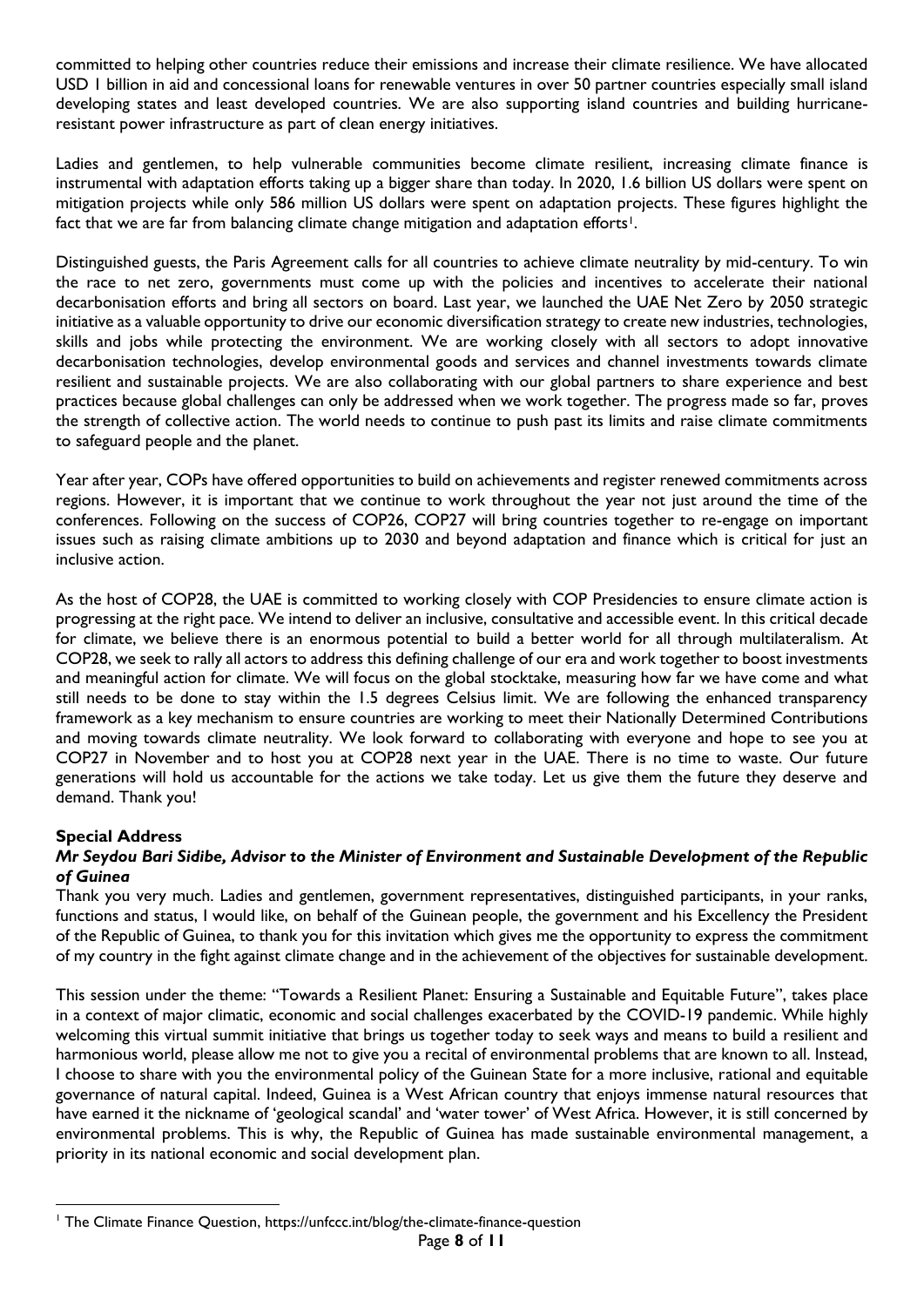We are convinced that the solution for the preservation of the environment requires adoption of new attitudes; Guinea advocates for a change in mind-sets and wants to be an actor in the resilience in front of climate changes. I still remember this quote of Mohandas Karamchand Gandhi who said, speaking of the abusive character humans: "There is enough of everything in the world to satisfy man's needs, but not enough to satisfy his greed." Ladies and gentlemen, let me remind you that the challenges of our being are demanding and require from our various governments wisdom, farsightedness in decision-making processes.

It is the responsibility of decision-makers at all levels to ensure that the future of future generations is not compromised or mortgaged by frivolous political decisions that do not take into account the fundamental dimensions of sustainable development. These dimensions are firstly environmental. We are talking about resilience supported by responsible and sustainable policies in the face of pollution, deforestation, soil degradation and loss of biodiversity; and secondly economical, which advocates environmentally friendly development built on a green economy. In other words, it is an opportunity for us to develop without harming the nature. Finally, the social dimension that calls for political responsibility and requires a more just and equitable governance.

It is necessary to understand that the development so desired must be defined, initiated and pursued under the sole direction of principles previously mentioned. Any development that would not obey these requirements would only be anarchy. Therefore, from now on, nothing will have to justify all these pressures that we put on our environment. It is important to insist on the fact that States, as well as all stakeholders, must consider and reconsider all the issues that our political decisions represent for future generations.

What kind of world do we want to leave to our children, to our grandchildren, our grandchildren's grandchildren, and to those after them? Do not feel bad because the answer to this question is not theoretical. It is rather an expression of conscious and responsible actions in our daily lives. We must remember that it is up to us, political decision-makers, in daily exercise of power, to responsibly set the course for a resilient planet and to ensure a sustainable and equitable future. Sustainable development, beyond political speeches, will be translated into concrete actions to build a resilient society. As if to say that it is through fair and ethical policies and through innovative and daring policies that states will be able to meet the challenges of the 21st century. As far as Guinea is concerned, the path towards sustainable development is now traced in the use of its culture, because even if we have set common objectives, we are convinced that in the research and implementation of development initiatives, it is not a matter of literally copying and pasting, but rather of defining our policy in the same direction as the objectives of sustainable development and translating it into the Guinean context. It is in this way that we will give meaning to our fight against climate change. Taking into account our cultures and our diverse values, will also enable us to take effective and sustainable development actions.

To conclude, let me remind the audience of the definition of resilience. According to the dictionary, the word 'resilience' is feminine, considered in physical science as a value characterizing the resistance of a metal to shock. In psychology, to be resilient is to be able to overcome traumatic shocks. As for us ecologists, we maintain that resilience is the capacity of a species to return to a state of equilibrium after an exceptional event. So together, yes all together, hand-in-hand and in a convergence, let us do our best to recover the state of equilibrium of our common home. Long live the international population. Thank you.

#### **Special Address**

#### *Dr Junaid Kamal Ahmad, India Country Director, The World Bank*

Thank you very much and Namaskar to everyone! What a pleasure to be with you. Let me take a moment to explain where I am coming from so you understand what I will say better. First, I am a 'multilateralist'. I worry about the world, about the planet, everything I think about comes from the point of view of a multilateralist. Second, I am the Country Director for India, so I worry about India's economic development. But given India's size and its impact on the world, I also worry that India's economic development and its impact on the world. Third, I am a Bangladeshi, and as a Bangladeshi, I am very proud that in our 50th anniversary of our nation. We are close to becoming low middle income and I worry that our path to growth today is subject to many shocks due to climate change. So Bangladesh is a country that is low middle income with all the characteristics of a small island developing state. So protecting the small island development state and vulnerable countries like Bangladesh is important. So those are the three perspectives I come to this discussion with.

First, I think we have to change the narrative of the COP, from NDCs asking countries to meet global achievements to presenting better the development transitions of nations. What is Maldives doing, what is Egypt doing, and what is Guinea doing? Today the development transitions of the developing countries towards higher income should also be consistent with addressing climate change, addressing climate vulnerabilities much factor more than the development path that industrialized nations have done on past. I think it is important that these development transitions be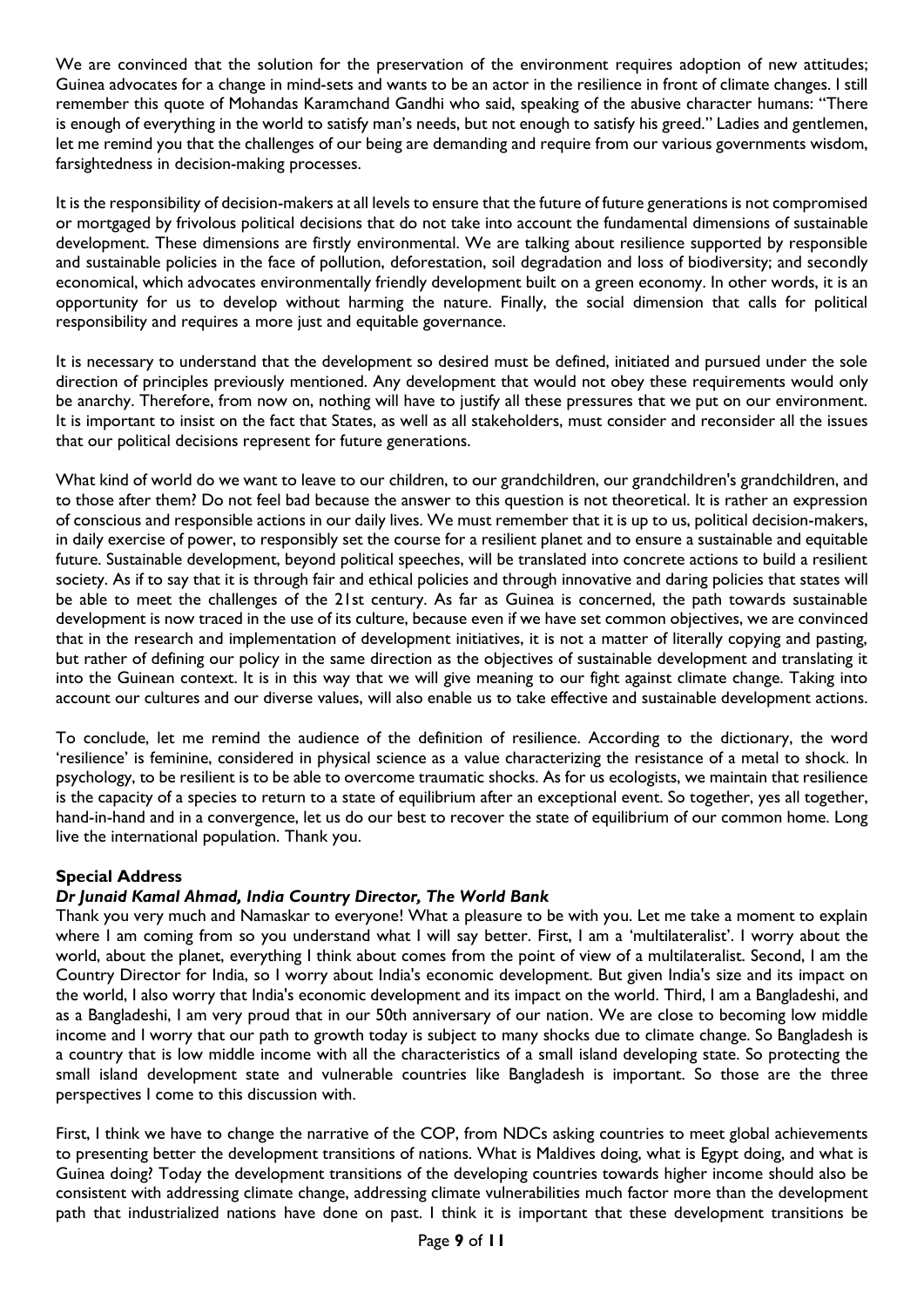presented at COP, so that the world can invest in the development transitions of the developing countries. There is no doubt that when India achieves its development transitions to higher middle income, it will also help the world achieve global climate transitions. This linkage between the development transitions of nations and the climate transitions of the world has to be established at the COP. We need to move the debate away from NDCs and focus on the need to support the development transitions of nations like India, Bangladesh, Egypt, Maldives and Guinea. And that is a different than the simple narrative of NDC.

Second, if adaptation is going to be an important area of concern, then there are two topics that need to be put on the table very strongly- one is 'social protection' and second is 'water'. Social protection is the foundation which will help us brace for change that is yet to come. It will protect our poor, but it will also protect the human capital of our workers going forward. In India, today because of the pandemic, India has made a tectonic shift in the way it is giving social protection. India has the world's largest direct cash transfers to the bank accounts of women-headed households. 300 million women-headed households get direct cash transfers. India today, has a programme which guarantees in the rural areas a job of 100 days per year. These are the type of social protections that will help communities brace for change and I think the COP discussions must say how we invest in the social protection of nations. This is very important in the adaptation story.

The other part of the adaptation story is water. India today, for example has the world's largest water reservoir protection system. It is investing in protecting water. It is the biggest dam protection programme in the world. It also has the biggest groundwater protection in the world, because after all, what is the biggest reservoir of water in the world? It is not the dam above ground, it is the dams underground which is the groundwater. How do you protect the groundwater is essential in the world of resilience. This is another area that I think we need to really focus on. Egypt has an incredible sanitation programme which needs to be put high on the table because that is the way we are going to protect communities today because climate change impacts, sanitation affects diseases and the way we protect sanitation related services, is very important. So resilience with social protection of water is a second theme that I would put on the table.

The third theme I would put on the table is no matter how much we agree on the amount of public finance that we will put on the table, ultimately leveraging capital markets is going to help nations propel their development transitions forward and hence propel their ability to deal with climate change. Let me give you a couple of examples and I draw them from India. In India, five years ago India barely had 500 megawatts of solar rooftop. The World Bank in partnership with the State Bank of India introduced a programme on solar rooftop, i.e., industrial solar rooftop, putting in 500 million US dollars. Today, five years later, the programme has capitalized the market, and has grown by over 900 percent where the 500 million in investment has drawn in five billion dollars of capital markets into rooftop solar industrial programmes. It has saved 17.7 million tons of CO2 over the lifetime of these programmes. This ability to leverage market is extremely important, and referring to the point that the Hon'ble Minister from Egypt mentioned about the need to learn from international experience.

The programme experience of India is being shared with the Maldives, Ukraine, Turkey along with African countries. It is the learning between the developing countries that is the future. So leveraging capital markets, using very carefully targeted public finance, I think, becomes very important. I will give you another example; 70 million dollars of multilateral finance has leveraged 2.5 gigawatts of solar parks in in India, which has leveraged 1.5 billion dollars of commercial investments. Again, use of public finance to draw in the capital markets. This is how to better position the world to do it is something. This is where COP discussions must focus in a major way. Today, the state of Madhya Pradesh provides 60 percent of the energy needs of the underground Metro of New Delhi and that 60 percent is pure renewable from solar power. This is the type of change that I think we need to introduce.

The final point I would like to make is introducing into the global dialogue how developing nations can leverage the multilateral institutions more. Today in India and in Egypt both countries are going to face single borrower's limit from drawing on multilateral finance because you have reached a level of growth in which you have drawn from multilaterals that prevents you from borrowing more because multilaterals begin to face single borrower's limit. There should not be any single borrower's limit if Egypt, India, Bangladesh and Maldives want to draw money for 15-20 years to invest in their development transitions which are green transitions in the world. How do you actually increase the ability of multilaterals to invest in nations? Supporting middle income and low income countries will require a rethink of equity of the multilaterals. We will need a rethink of how to use SDRs (special drawing rights) to provide guarantees for multilateral lending. This is an immediate instrument that is available. At the COP26, UK committed a billion dollar guarantee for World Bank lending for additional lending to India for green transitions. Just a simple billion dollar, can translate into multiple investments through green finance. So I think, going forward, it is going to be extremely important, that the COP dialogues change its narrative to investing in the development transitions of nations.